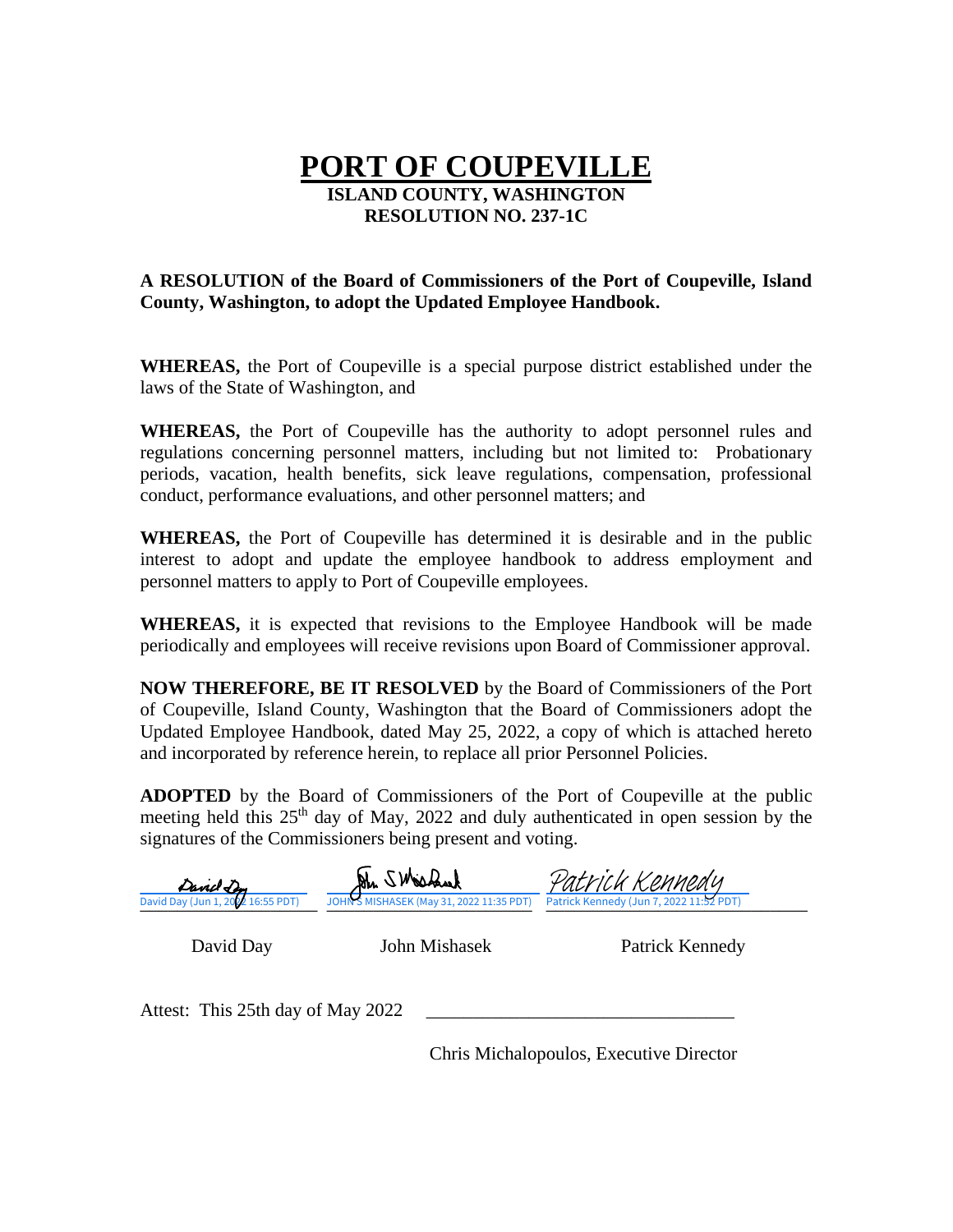# Resolution 237-1C Adoption of Updated Employee Hanbook

Final Audit Report 2022-06-07

| Created:        | 2022-05-31                                       |
|-----------------|--------------------------------------------------|
| By:             | Kelly Webb (adminassistant@portofcoupeville.org) |
| Status:         | Signed                                           |
| Transaction ID: | CBJCHBCAABAAdMvfPYlhhi59zL53AzoDe dkP-ESMhoE     |

# "Resolution 237-1C Adoption of Updated Employee Hanbook" H istory

- $\Box$  Document created by Kelly Webb (adminassistant@portofcoupeville.org) 2022-05-31 - 6:08:33 PM GMT
- Document emailed to David Day (commissioner1@portofcoupeville.org) for signature 2022-05-31 - 6:10:26 PM GMT
- Document emailed to JOHN S MISHASEK (commissioner2@portofcoupeville.org) for signature 2022-05-31 - 6:10:26 PM GMT
- Document emailed to Patrick Kennedy (commissioner3@portofcoupeville.org) for signature 2022-05-31 - 6:10:26 PM GMT
- Email viewed by JOHN S MISHASEK (commissioner2@portofcoupeville.org) 2022-05-31 - 6:34:59 PM GMT
- $\mathscr{O}_\bullet$  Document e-signed by JOHN S MISHASEK (commissioner2@portofcoupeville.org) Signature Date: 2022-05-31 - 6:35:48 PM GMT - Time Source: server
- **Email viewed by David Day (commissioner1@portofcoupeville.org)** 2022-06-01 - 11:54:04 PM GMT- IP address: 67.183.73.31
- $\mathscr{O}_0$  Document e-signed by David Day (commissioner1@portofcoupeville.org) Signature Date: 2022-06-01 - 11:55:07 PM GMT - Time Source: server- IP address: 67.183.73.31
- Email viewed by Patrick Kennedy (commissioner3@portofcoupeville.org) 2022-06-07 - 6:48:59 PM GMT- IP address: 66.235.75.109
- $\mathscr{D}_{\mathbf{G}}$  Document e-signed by Patrick Kennedy (commissioner3@portofcoupeville.org) Signature Date: 2022-06-07 - 6:52:17 PM GMT - Time Source: server- IP address: 66.235.75.109

### **Adobe Acrobat Sign**